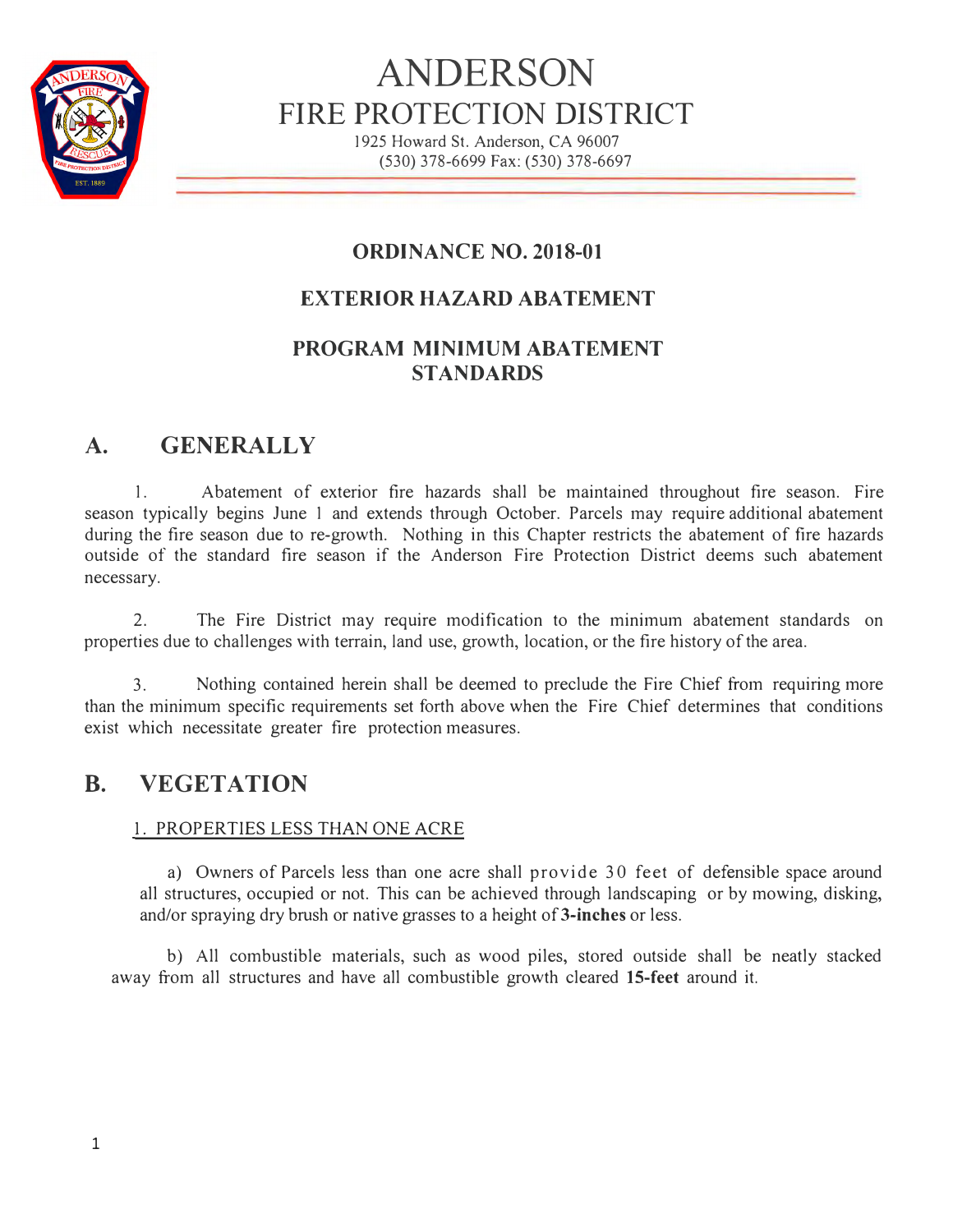

# **ANDERSON FIRE PROTECTION DISTRICT**

1925 Howard St. Anderson, CA 96007 (530) 378-6699 Fax: (530) 378-6697

#### 2. PROPERTIES BETWEEN ONE ACRE AND FIVE ACRES

a) Owners of parcels between one acre and five acres shall provide **100 feet** of defensible space around all structures, occupied or not. This can be achieved through landscaping or by mowing, disking, and/or spraying dry brush or native grasses to a height of 3**inches** or less.

b) Parcels shall provide a **15-foot** disked or bladed fuel break along the perimeter of the property. A fuel break is a continuous strip of land upon and from which all rubbish, weeds, grass or other growth that could be expected to burn has been abated or otherwise removed in order to prevent extension of fire from one area to another.

c) Mowed fuel breaks are only acceptable if an area cannot be disked due to terrain or other factors. Mowed fuel breaks should be maintained at a maximum height of **3-inches** and a minimum width of **60-feet.**

d) All combustible materials, such as wood piles, stored outside shall be neatly stacked away from all structures and have all combustible growth cleared **15-feet** around it.

#### 3. PROPERTIES OYER FIVE ACRES

a) Owners of parcels over five acres shall provide **JOO-feet** of defensible space around all structures. This can be achieved through landscaping or by mowing, disking, and/or spraying dry brush or native grasses to a height of **3-inches** or less.

b) Parcels shall provide a **15-foot** disked or bladed fuel break along any portions of the property that borders a developed parcel or subdivision. A fuel break is a continuous strip of land upon and from which all rubbish, weeds, grass or other growth that could be expected to burn has been abated or otherwise removed in order to prevent extension of fire from one area to another.

c) Mowed fuel breaks are only acceptable if an area cannot be disked due to terrain or other factors. Mowed fuel breaks should be maintained at a maximum height of 3 **inches** and a minimum of width of **60-feet.**

d) Owners of parcels IO acres or more shall provide a **15-foot** cross break to divide the parcel into approximately **5-acre** sections. A cross break is a fuel break that divides up the parcel with a continuous strip of land that is disked or bladed. Parcels that are used for agricultural purposes may contact the Fire Prevention Division to request modifications to this requirement.

e) All combustible materials, such as wood piles, stored outside shall be neatly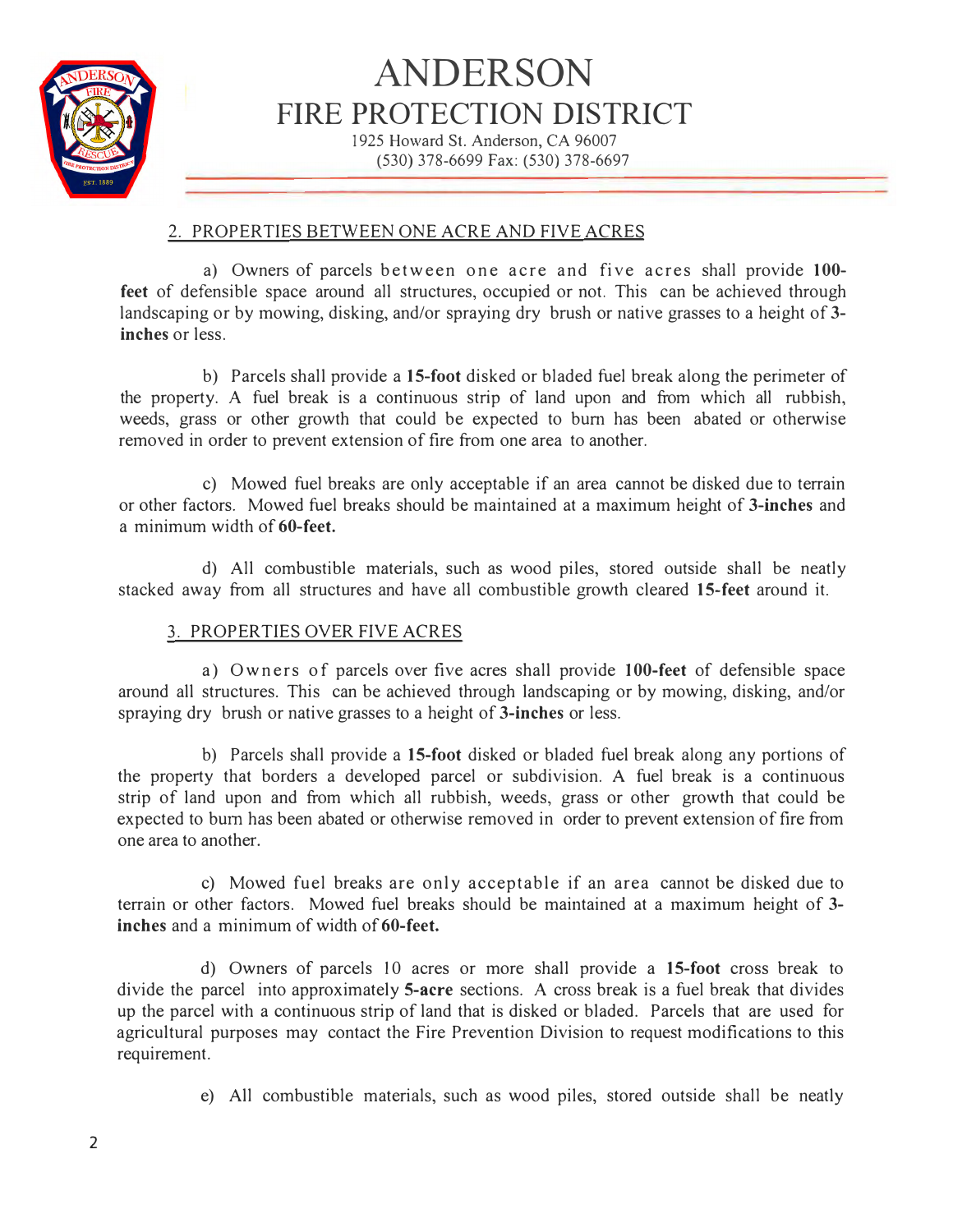

# **ANDERSON FIRE PROTECTION DISTRICT**  1925 Howard St. Anderson, CA 96007

(530) 378-6699 Fax: (530) 378-6697

stacked away from all structures, occupied or not, and have all combustible growth cleared **15-feet** around it.

# **C. TREES - ALL PROPERTIES**

#### **Property owners are required to:**

1. Remove from their property all dead trees within **100-feet** of all structures.

2. Maintain trees within 100-feet of all structures, occupied or not, or within 10-feet of that portion of a fire apparatus access road.

3. Limb up trees within **100-feet** of all structures, occupied or not, so that no leafy foliage, twigs or branches are within **5-feet** from the ground.

4. Remove any portion of a tree which extends within 10-feet of the outlet of a chimney or stovepipe.

5. Keep all trees, shrubs and other vegetation or portions thereof adjacent to or overhanging all structures free of dead limbs, branches, and other combustible matter.

6. Maintain **5-feet** of vertical clearance between roof surfaces and portions of trees overhanging all structures and keep roofs free of leafs, needles, twigs, and other combustible matter.

#### **D. PUBLIC AND PRIVATE ROADS AND DRIVEWAYS-ALL PROPERTIES**

1. Property owners shall abate **10-feet** on both sides of all public or private roadways and driveways upon and adjacent to the parcel.

2. Property owners shall maintain unobstructed horizontal clearance of not less than the required width of the access road.

3. Property owners shall maintain an unobstructed vertical clearance of not less than **17-feet** above all roadways. This shall include tree canopies, awnings and trellises.

4. Property owners shall ensure the property address numbers are clearly visible from the street.

5. If any property owner has an electronic gate preventing access to their home,